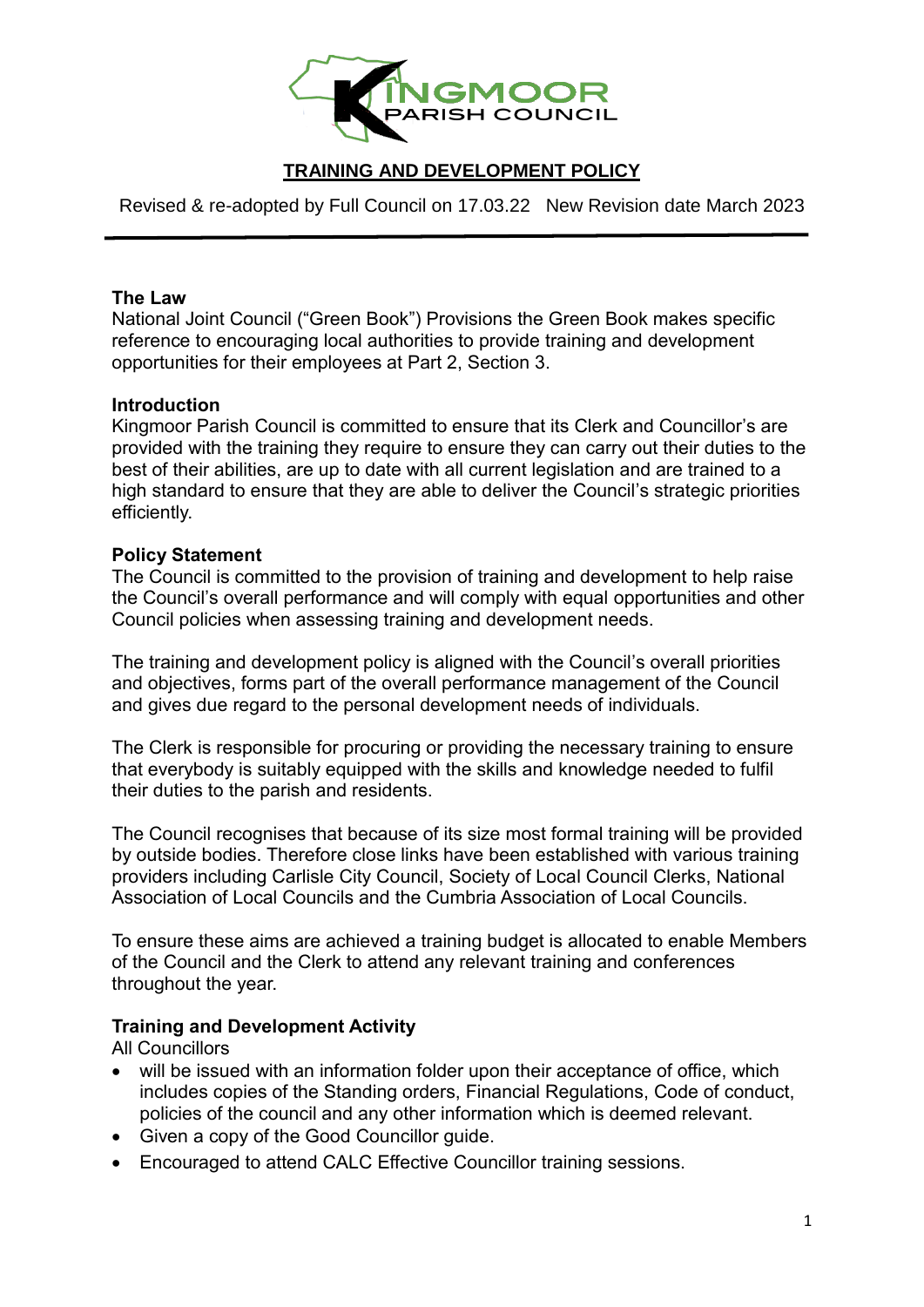

# **TRAINING AND DEVELOPMENT POLICY**

Revised & re-adopted by Full Council on 17.03.22 New Revision date March 2023

- Circulated any other training course details which may enhance their position. The Clerk is
- Encouraged to attend all relevant CALC clerks training courses including New Clerks course.
- Provided with a contract of employment setting out clear objectives and expectations.
- Receives an employment and salary review annually from the council.
- Encouraged to gain the Certificate in Local Council Administration (CiLCA).
- Any other training relevant to the proficient discharge of her duties such as IT, legal powers, finance and planning which is identified through regular training needs assessments.
- Attendance of relevant local meetings such as Clerks forums and briefings.
- Subscriptions to relevant publications and advice services.
- Provided with all relevant publications such as the Local Council Administration by Charles Arnold Baker for reference and use by the whole Parish Council.
- Receives regular feedback from the Chairman of the council on their performance.

## **Training needs identification**

- Training requirements for Councillors will usually be identified by themselves, the Chairman and Clerk.
- Opportunities to attend courses will be investigated by the Clerk and brought to the attention of the full council.
- Training needs for the Clerk will be identified through the recruitment process for new Clerks, including application form and interview, formal and informal discussions and annual staff appraisal.
- The Clerk is expected to keep up-to-date with developments in the sector and highlight to the Council any training required.

## **Resourcing Training**

- Annually a review will be undertaken during the budget process to ascertain any weaknesses or potential areas of improvement that the Parish Council could enhance through training.
- An agreed budget will be put in place to cover training courses, annual subscriptions and purchasing of relevant publications.

### **Evaluation and review of training**

• In order to evaluate training, the Clerk and Members are required to evaluate how successful and appropriate the training has been. The purpose of this is to